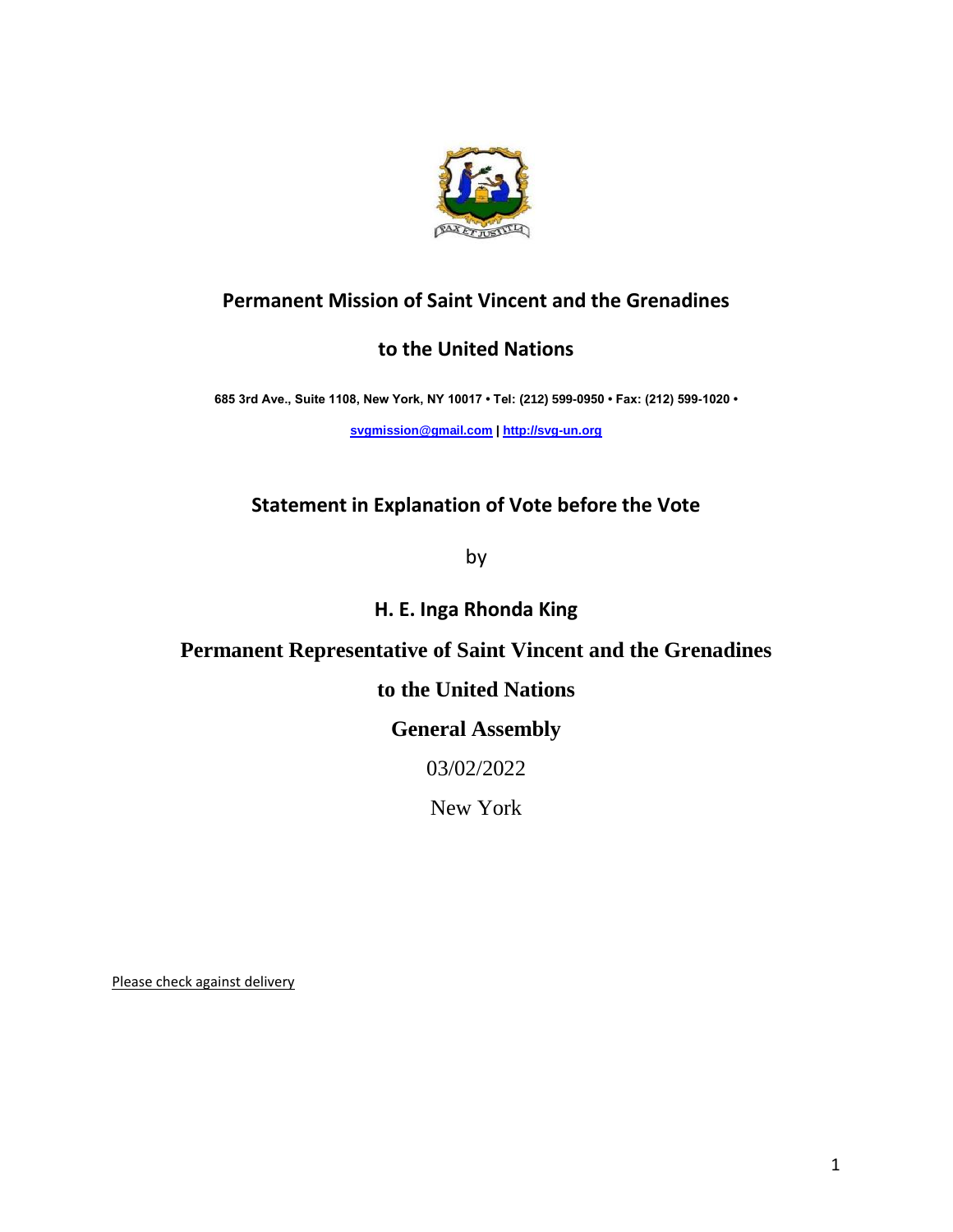#### **Mr. President,**

It is clear from the debate over the past two days that the membership of the United Nations is united in its call to end the war in Ukraine and return to diplomacy.

Saint Vincent and the Grenadines wishes to offer an explanation of its vote on the draft resolution before us today.

**Mr President, Saint Vincent and the Grenadines will vote in favour of the draft resolution.** We will vote in accordance with our steadfast commitment to upholding the purposes and principles of the United Nations Charter, which form the core of multilateralism and gave birth to our United Nations 76 years ago. It bears repeating, Mr President, that these principles underscore respect for sovereignty, political independence and the territorial integrity of states and enjoin Member States to refrain from the threat or the use of force in the conduct of their international relations.

Our support for the draft resolution is rooted in our conviction that the strict adherence to international law, including international humanitarian and human rights law, and the principles of peace, dialogue and compromise for the preservation of humanity *is not optional.* 

As a small island developing state, full compliance with the bedrock principles of international law remains an existential issue. We take the floor *again*, Mr President, to repeat our call for these principles to be applied consistently and upheld as universal truths, instead of selective, uneven and unpredictable tools to further great power ambition, *anywhere and by anyone*.